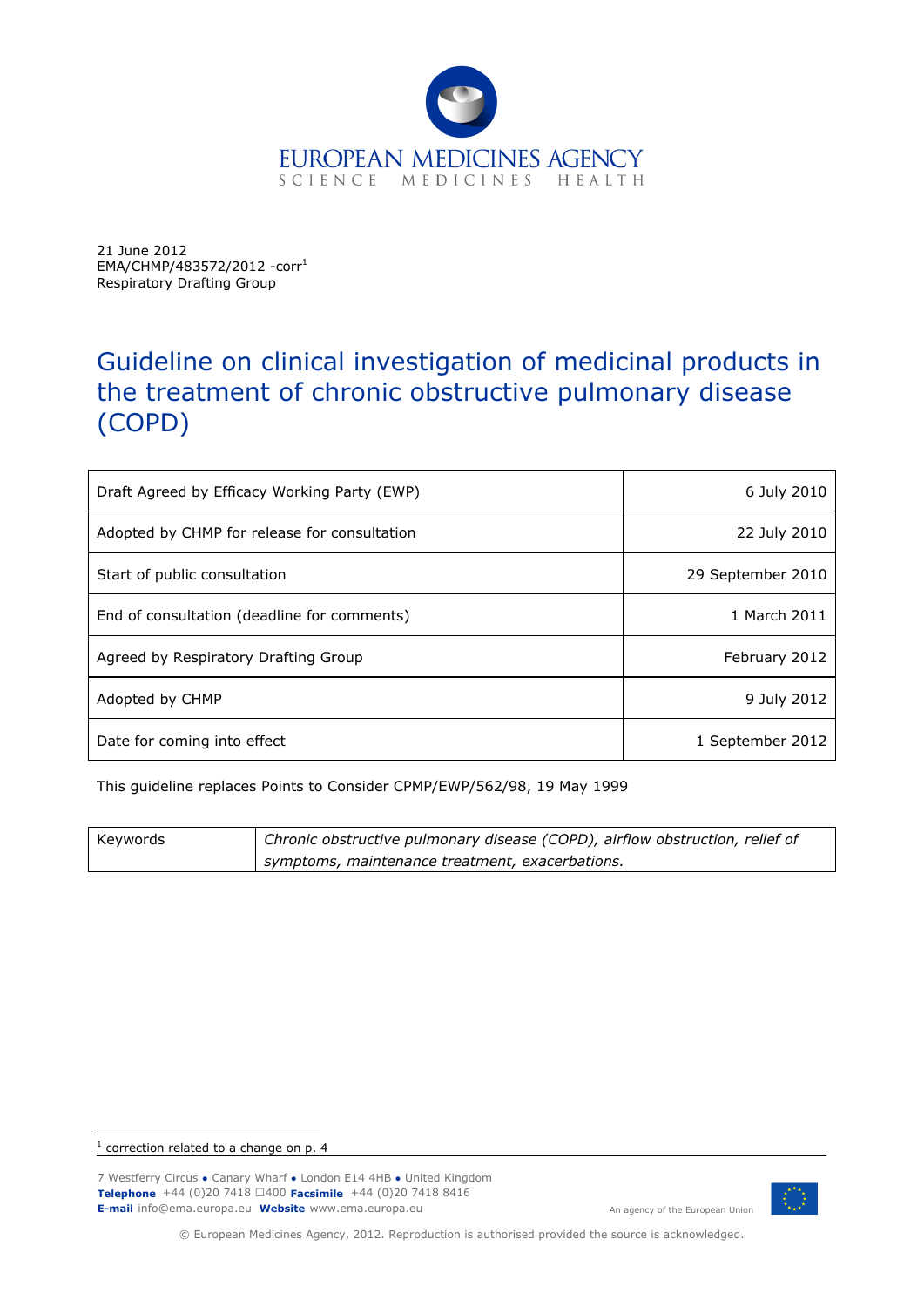# Guideline on clinical investigation of medicinal products in the treatment of chronic obstructive pulmonary disease (COPD)

## **Table of contents**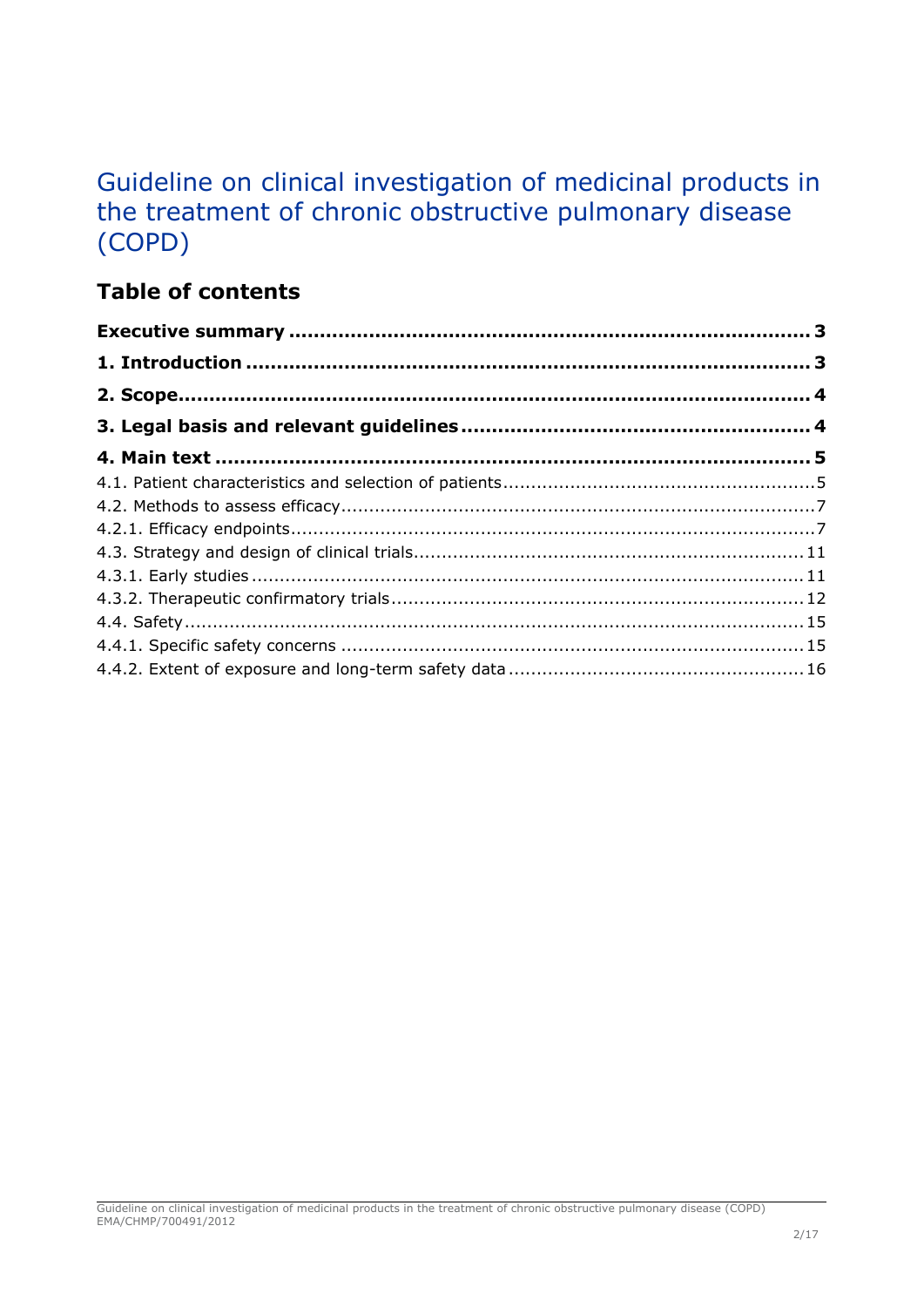## <span id="page-2-0"></span>**Executive summary**

This guideline is a revision of the CPMP Points to Consider on Clinical Investigation of Medicinal Products in the Chronic Treatment of Patients with Chronic Obstructive Pulmonary Disease (COPD) (CPMP/EWP562/98). It is intended to update this previous guidance with new scientific knowledge of the disease as stated in new and updated clinical guidelines and to revise the requirements for the clinical investigation of medicinal products for the treatment of COPD accordingly. The requirements for pivotal studies, consideration of the need for reversibility testing of pulmonary function in patients with COPD, primary and secondary efficacy variables in clinical studies and the potential role of biomarkers have been updated.

## <span id="page-2-1"></span>**1. Introduction**

COPD is a preventable respiratory disorder characterised by airflow limitation, which is not fully reversible. The airflow limitation is usually progressive and is associated with an abnormal inflammatory response in the lungs to noxious particles or gases, primarily caused by cigarette smoking. Although COPD affects the lungs it is also associated with significant systemic consequences.

It is estimated that approximately eight percent of the population have COPD and approximately ten percent of those over 40 years of age. However the true prevalence of the disease is likely to be higher than this due to under-diagnosis and diagnosis delayed until the disease becomes clinically apparent and is then moderately advanced. COPD is the fourth leading cause of death in Europe and is expected to rise to third by 2020. Worldwide, cigarette smoking (both current and past smoking) is the most commonly encountered risk factor for COPD.

COPD is characterised by chronic inflammation associated with remodelling of the airway, lung parenchyma and pulmonary arteries, which in turn, give rise to the pathophysiological findings in COPD – mucus hypersecretion and cilliary dysfunction, airflow limitation and hyperinflation, gas exchange abnormalities, pulmonary hypertension and systemic effects. The chronic airflow limitation seen in COPD is caused by a mixture of small airway disease (chronic obstructive bronchitis) and parenchymal destruction (emphysema), with the relative contribution of each varying from person to person.

COPD is a heterogeneous disease in terms of its clinical presentation, disease severity and rate of disease progression. Some patients have few complaints but an extremely sedentary lifestyle; others describe chronic respiratory symptoms (e.g. dyspnoea on exertion and cough); some patients present with an acute exacerbation (e.g. wheezing, cough and dyspnoea). Intermittent exacerbations of COPD, which represent an exacerbation of the inflammatory response, can be caused by exposure to infection (viral, bacterial) or to environmental pollutants.

Weight loss, nutritional abnormalities, skeletal muscle dysfunction, cardiovascular effects, anaemia, systemic inflammation, mental dysfunction are well-recognised extrapulmonary symptoms and signs of COPD. Patients with COPD are at increased risk of myocardial infarction, angina, respiratory infections, osteoporosis, bone fractures, diabetes, depression, sleep disorders, glaucoma and anaemia.

COPD and its comorbidities cannot be cured and therefore must be treated on a chronic basis. The ultimate goal of treatment in COPD is to improve overall survival. Although much of the damage is irreversible at the time of clinical presentation, early diagnosis and appropriate management can prevent and improve symptoms (particularly dyspnoea), reduce the frequency and severity of exacerbations, improve health status and improve exercise capacity. At present no treatment has been shown to modify the rate of decline in lung function or to improve overall survival apart from smoking cessation.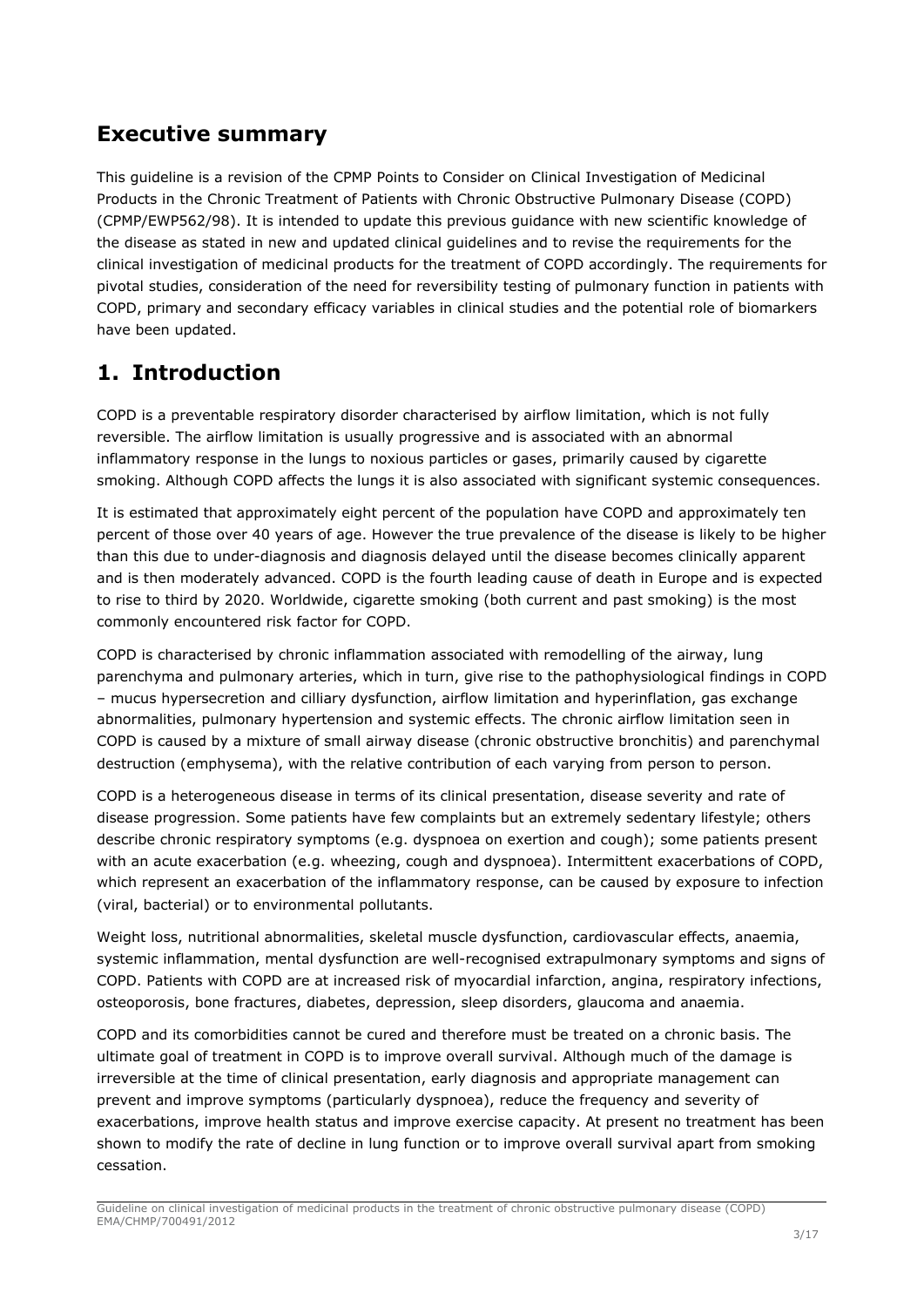Since the disease is usually progressive, the overall approach to managing stable COPD involves a stepwise increase in treatment, depending on the severity of the disease. The most important step in treating COPD is to encourage smoking cessation. Pharmacological therapies and non-pharmacological therapies should be added in a stepwise fashion depending on the severity of the disease and the clinical status of the patient. The mainstays of drug therapy for symptomatic relief in stable COPD are bronchodilators (primarily β2 agonists, anticholinergics and less often [theophylline\)](http://www.uptodate.com/online/content/topic.do?topicKey=drug_l_z/83119&drug=true) and mucolytics and in more severe cases, long-acting  $\beta_2$  $\beta_2$  agonists (LABA) or long-acting muscarinic antagonists (LAMA)<sup>2</sup> with or without inhaled [corticosteroids \(ICS\) concomitantly or in combination.](http://www.uptodate.com/online/content/topic.do?topicKey=ped_drug/145338&drug=true) Recently, antiinflammatory drugs with a new mechanism of action e.g. PDE-4 inhibitors, have been shown to have a role in severe COPD. Triple therapy (i.e. LABA + ICS + an anticholinergic) might also be considered for certain patients.

Supplemental therapies, such as [oxygen,](http://www.uptodate.com/online/content/topic.do?topicKey=drug_l_z/59794&drug=true) pulmonary rehabilitation and physiotherapy, immunisations, nutrition and exercise also play an important role in the management of COPD.

## <span id="page-3-0"></span>**2. Scope**

This document is intended to provide guidance for the clinical evaluation of new medicinal products for the treatment of COPD, new products which may provide symptomatic relief through improvement of airway obstruction, which may modify or prevent exacerbations or which may modify the course of the disease or modify disease progression. However specifically, this guideline will focus on the maintenance treatment of COPD. This guideline will not focus on treatment of exacerbations.

## <span id="page-3-1"></span>**3. Legal basis and relevant guidelines**

This guideline has to be read in conjunction with the introduction and general principles (4) and parts I and II of the Annex I to Directive 2001/83/EC as amended. Applicants should also refer to other relevant European and ICH guidelines (in their current version) on the conduct of clinical development, especially those on:

- Dose-Response Information to Support Drug Registration CPMP/ICH/378/95 (ICH E4);
- Note for Guidance on Studies in Support of Special Populations: Geriatrics (ICH Topic E 7) and the Questions and Answers - EMEA/CHMP/ICH/604661/2009;
- Statistical Principles for Clinical Trials CPMP/ICH/363/96 (ICH E9);
- Choice of Control Group in Clinical Trials CPMP/ICH/364/96 (ICH E10);
- Population exposure: The Extent of Population Exposure to Assess Clinical Safety for Drugs CPMP/ICH/375/95 (ICH E1A);
- Guideline on the investigation of drug interactions CHMP/EWP/125211/2010
- Guideline on the Requirements for Clinical Documentation for Orally Inhaled Products (OIP) Including the Requirements for Demonstration of Therapeutic Equivalence Between Two Inhaled Products for Use in the Treatment of Asthma and Chronic Obstructive Pulmonary Disease (COPD) in Adults and For Use in the Treatment of Asthma in Children and Adolescents - CPMP/EWP/4151/00 Rev. 1;
- CPMP Note for Guidance on the Clinical Investigation of Medicinal Products in the Treatment of Asthma - CPMP/EWP/2922/01;

<span id="page-3-2"></span>ł  $^2$  corr: a reference to LAMA has been included under the Introduction section as an alternative to LABA in combination with ICS for the most severe patients to make it consistent with the rest of the guideline.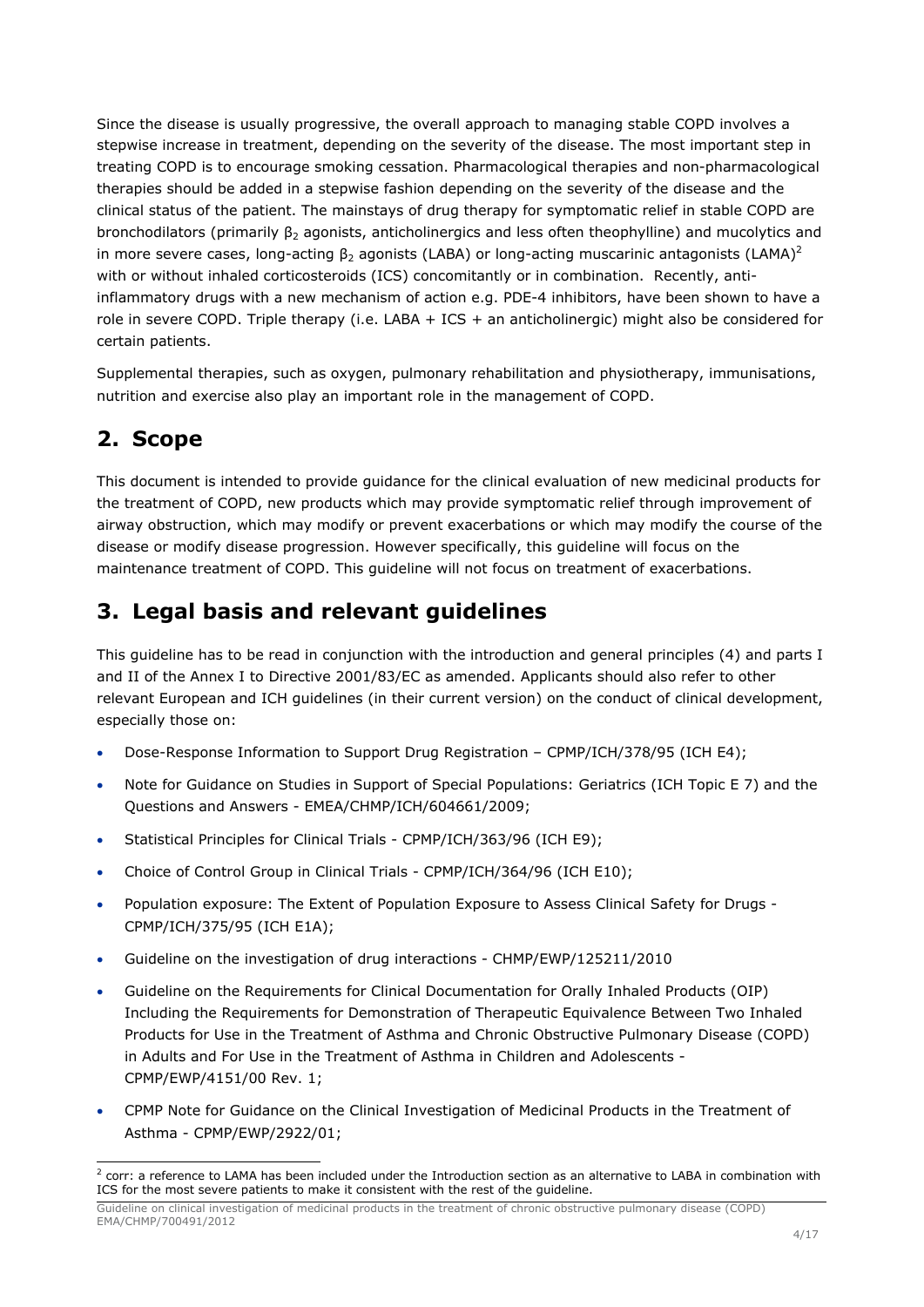- Guideline on Missing Data in Confirmatory Clinical Trials CPMP/EWP/1776/99 Rev.1-;
- Guideline on Clinical Development of Fixed Combination Medicinal Products CPMP/EWP/240/05 Rev.1.

This Guideline is intended to assist applicants during the clinical development of medicinal products.

## <span id="page-4-0"></span>**4. Main text**

## <span id="page-4-1"></span>*4.1. Patient characteristics and selection of patients*

Diagnosis of COPD should be considered in any patient who has symptoms of cough, sputum production or dyspnoea or a history of exposure to risk factors for the disease, particularly tobacco smoking.

COPD is confirmed when a patient who has persistent or recurrent symptoms that are compatible with COPD (i.e. chronic cough, chronic sputum production, dyspnoea) is found to have airflow obstruction that is not fully reversible (i.e. post-bronchodilator forced expiratory volume in one second to forced vital capacity ratio (FEV<sub>1</sub>/FVC) less than 0.70 (according to The Global Initiative for Chronic Obstructive Lung Disease (GOLD) or below the lower limit of normal (LLN) in patients over 60 years of age (according to ATS/ERS guidelines) and there is no alternative explanation for the symptoms and airflow obstruction. Alternatively, the FEV<sub>1</sub> to FEV<sub>6</sub> ratio below 0.73, or the LLN, can be used for diagnosis. Spirometry should be performed after the administration of an adequate dose of an inhaled bronchodilator in order to minimise variability.

The following key aspects should be considered when selecting the target population:

Characterisation of the population based on reversibility of chronic airflow limitation.

Generally, patients with other causes of chronic airflow limitation should be excluded from clinical studies in COPD. Chest radiography can be of value in the differential diagnosis in suspected COPD. Patients with asthma or predominantly asthma, cystic fibrosis, bronchiolitis obliterans and fibrosis due to tuberculosis or very rarely α1-antityripsin deficiency should not be recruited to, and should be excluded from, clinical studies in COPD.

Diagnosis should not rely on the presence or absence of reversibility of airflow obstruction. Nevertheless, the study population should be characterised with respect to the presence of airflow reversibility.

Ideally the aim should be to study a homogenous population of patients with COPD and mainly irreversible airway function, which would allow for better characterisation of the effect of the drug. However it is accepted that up to 50% of patients with COPD do have some degree of reversibility of airflow obstruction and therefore some degree of freedom in respect of the inclusion of patients with differing degrees of airway reversibility, and the resultant need for sub-group analyses in respect of these differing degrees of airway reversibility, will be required. Consistency of effect across such subgroups should be demonstrated.

If patients with reversibility are to be included, consideration should be given to the mechanism of action of the test drug and it must be ensured that the results are not driven by this subset of patients particularly when testing drugs with a bronchodilator mechanism of action.

#### Disease severity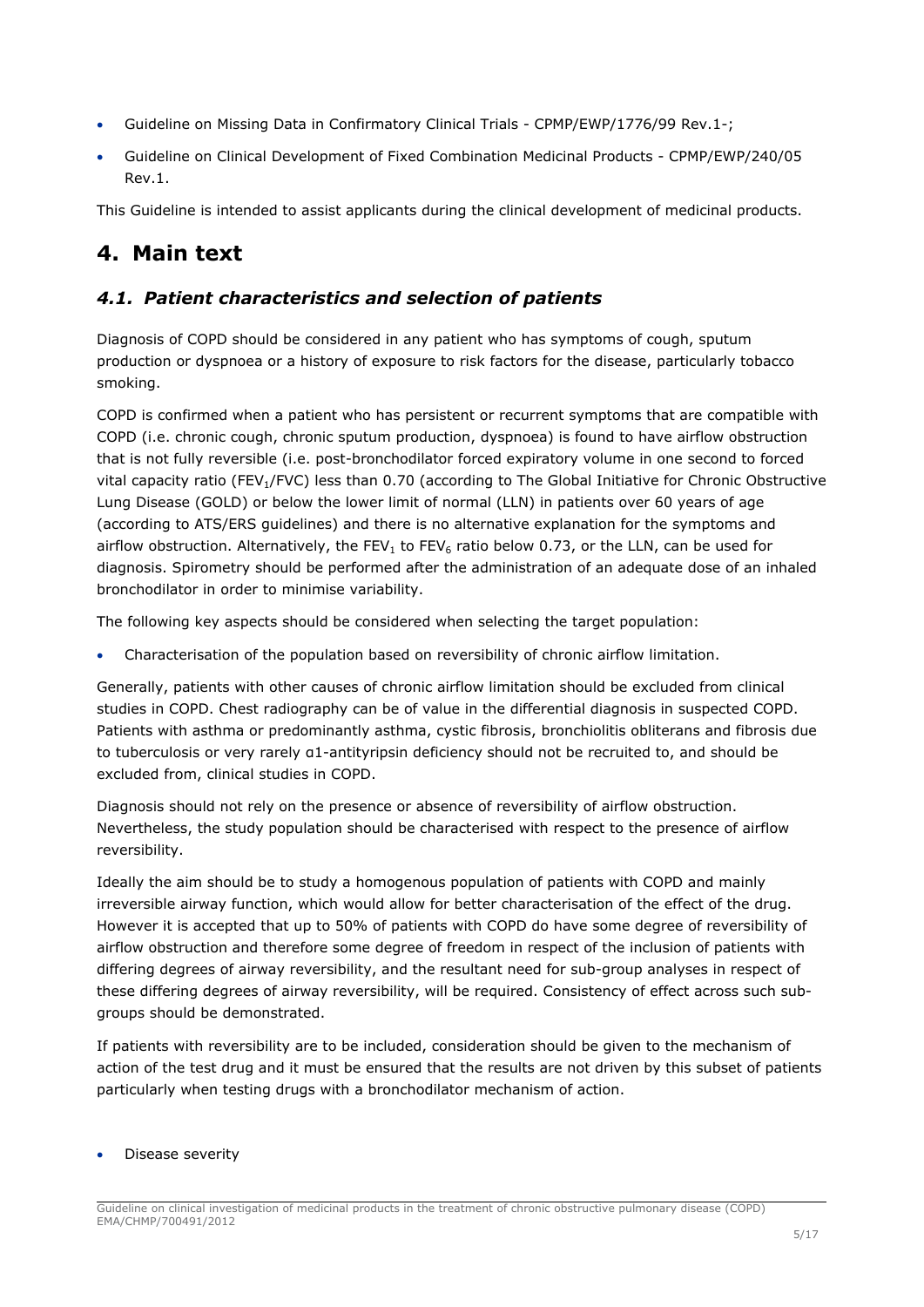The severity of the target COPD population should be defined a priori. Severity is classified on the basis of airflow limitation, symptoms, risk of exacerbation and presence of comorbidities (GOLD 2011). The most widely accepted classification of the spirometric severity of COPD is according to the Global Initiative for Chronic Obstructive Lung disease (GOLD). The GOLD classification is based on the degree of impairment of lung function and recognises four stages: Stage I: mild, Stage II: moderate, Stage III: severe and Stage IV: very severe. Furthermore, a combined COPD assessment based on GOLDstaging of airflow limitation, risk of exacerbation and current symptoms has been proposed (GOLD 2011). Alternative approaches to evaluate and stage disease severity can be used if validated, justified and generally accepted in clinical practice.

Patients with mild COPD are generally treated with short-acting bronchodilators on demand with a firm recommendation for smoking cessation. Unless there is a specific need to study patients with mild disease, such patients would not normally be recruited into clinical studies assessing maintenance treatments for COPD. Clinical studies of medicinal products for maintenance treatment of COPD should see recruitment of patients with moderate to very severe disease.

Baseline characteristics

Patient and disease characteristics at baseline (i.e., demographic data, including age, sex, body mass index, pre- and post-bronchodilator FEV<sub>1</sub>, reversibility of airflow limitation, dyspnoea scale, duration of disease, frequency, duration, severity and management of acute exacerbations in the last year prior to study inclusion, previous and concomitant therapies, and concomitant diseases including those specifically related to COPD such as weight loss and peripheral muscle wasting and dysfunction) should be well documented. Efforts to include a population representative of the target population should be made, including patients with relevant comorbidities.

If possible patients are expected to remain clinically stable and free of exacerbations over a prespecified period prior to randomisation to study treatments. Criteria for defining stability should be stated in the study protocol.

It should be ensured that treatment arms are balanced according to important predictors of outcome. Stratification according to relevant baseline characteristics, for example disease severity, number of exacerbations, could be considered. If the study includes a measure of exercise capacity or health status in the efficacy assessment, the documentation of baseline exercise capacity/health status is mandatory.

Smoking history

Special attention should be paid to current and/or past history of tobacco smoking (i.e.  $\geq$  X pack years). In efficacy studies formal stratification of patients according to smoking status (non-smokers, current smokers, ex-smokers) could be carried out.

Tobacco exposure should be monitored carefully throughout clinical studies in all patients and changes in smoking status documented and reported. The influence of this exposure on the estimates of efficacy should be evaluated by quantifying and illustrating any differences in tobacco exposure between the treatment groups and discussing the possible quantitative effect of these differences on outcome. Smoking cessation programmes and nicotine replacement therapy offered to smokers as aids to smoking cessation prior to randomisation should be carefully documented, as they may be confounders and may modify the treatment effect. Any effect of these aids on study outcome measures should be examined and documented and the possibility of pharmacokinetic interactions between the proposed new product and any replacement therapies should be investigated.

## Sub-populations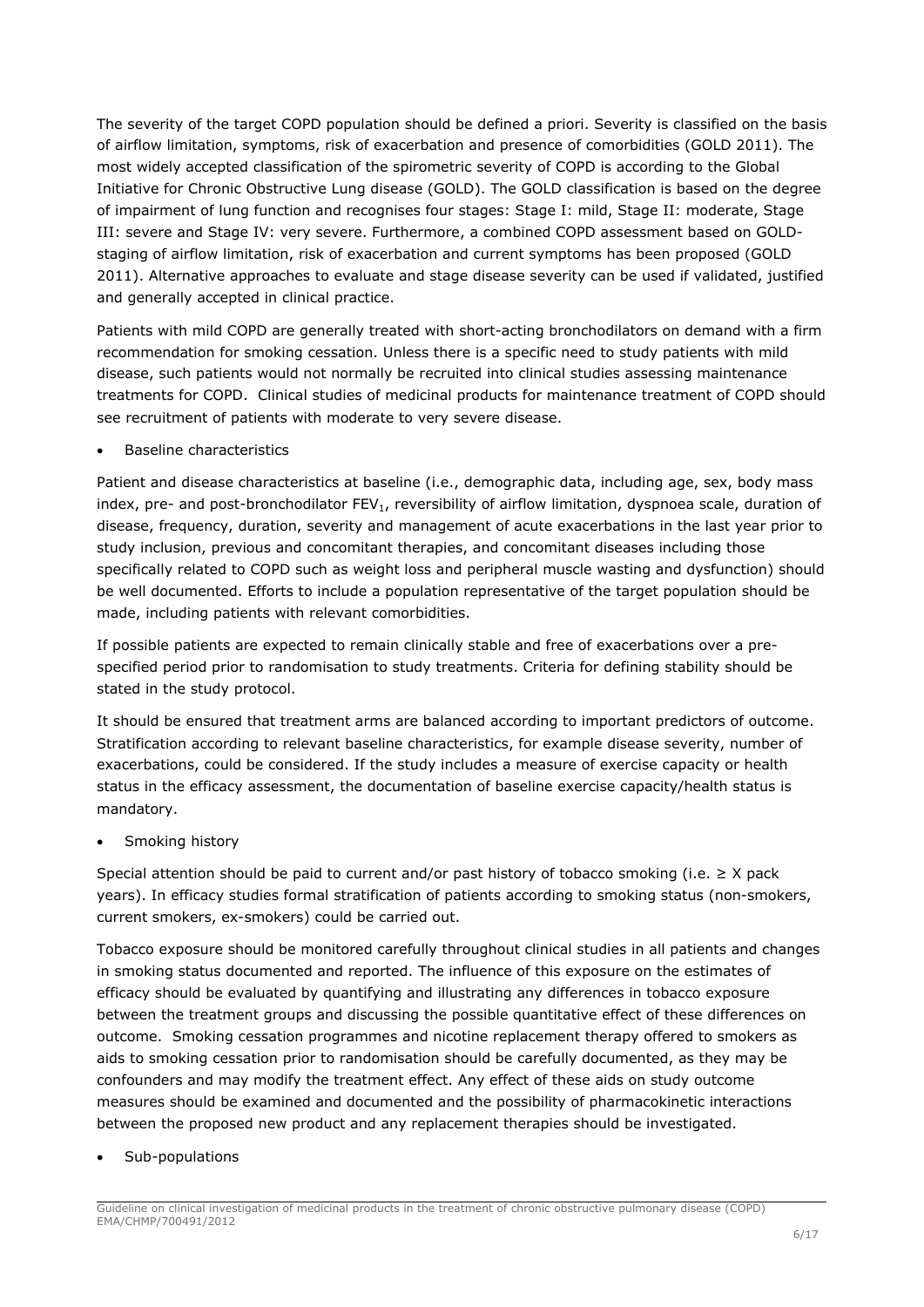Relevant identified sub-populations should be justified and defined *a priori* in the study protocol. The following examples could be considered of interest: e.g. severity, degree of airflow obstruction reversibility, phenotype (i.e. chronic bronchitis versus emphysema), frequency of exacerbations (i.e. >2-3/year), degree of dyspnoea (e.g. MRC≥2), requirement for oxygen therapy, exercise capacity, BMI (e.g. <21) and/or smoking status. The selection of the most relevant subpopulations should be made on a case by case basis. Consistent effects in relevant sub-populations should be shown.

## <span id="page-6-0"></span>*4.2. Methods to assess efficacy*

Different types of drugs may be developed for COPD which may provide symptomatic relief through improvement of airway obstruction, which may modify or prevent exacerbations or which may modify the course of the disease or modify disease progression.

The selection of endpoints will depend on the objective(s) of the clinical programme/clinical study. See further details in Section 4.3.

Depending on the mechanism of action of the drug substance under evaluation, a complete characterisation of the effect of any therapy in COPD would require the inclusion of a number of different variables belonging to those domains expected to be affected by the study drug, because most treatments will produce benefits in more than one area.

Comorbidities commonly present in patients with COPD, particularly heart failure, may impact on the clinical endpoints used in the assessment of medicinal products for the treatment of patients with COPD (e.g. symptom questionnaires, exercise capacity, specific disease index). The effect of comorbidities on some of these endpoints will need to be considered.

## <span id="page-6-1"></span>**4.2.1. Efficacy endpoints**

## **Lung function**

Changes in spirometric parameters should be measured as a relevant part of the overall effect of any new therapy in the treatment of patients with COPD. Spirometry should be undertaken by trained healthcare professionals according to standardised methods.

 $FEV<sub>1</sub>$  is the most extensively used parameter for adopting treatment strategies in COPD. FEV<sub>1</sub> is one of the most repeatable lung function parameters and in COPD is a measure of the obstructive element of the disease.

If FEV<sub>1</sub> is the primary endpoint, the pre-bronchodilator FEV<sub>1</sub> is the preferred measure in the development of a new product for maintenance treatment, although depending on the mode of action other lung function parameters (e.g. post-bronchodilator  $FEV<sub>1</sub>$ ) could be the parameter of choice. Whether the preferred parameter is the pre-bronchodilator FEV<sub>1</sub> or the post-bronchodilator FEV<sub>1</sub> or other lung function parameters, this should be justified.

It is recommended that  $FEV<sub>1</sub>$  is measured both pre- and post-bronchodilator, both at baseline and at repeated visits during each study treatment period. For a bronchodilator serial post-dose  $FEV<sub>1</sub>$ measurements should be carried out to characterise the time profile in order to determine time to effect and duration of effect, particularly in Phase II studies. The maintenance of the effect over time for any drug with an effect on lung function should also be assessed.

A central quality assurance system is highly encouraged. The classification of lung function values as "valid" or "invalid" should be pre-specified and scientifically justified in the protocol according to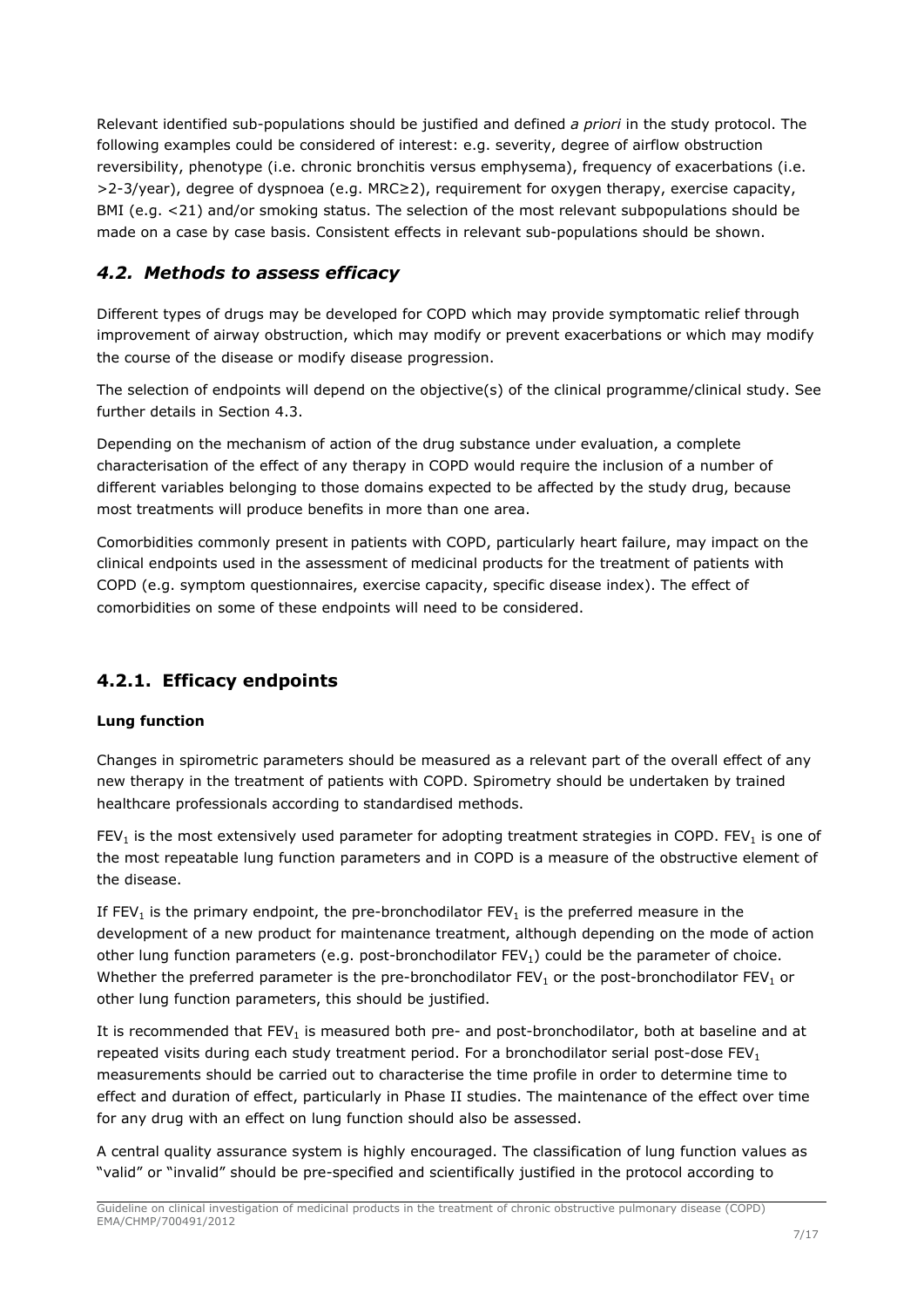acceptable standards. It should be stated and justified how valid or invalid measurements will be used in the study analysis. A description of the quality achieved during spirometric testing should be provided in the study report by means of generally accepted parameters.

Other measures of lung function which could also be recorded to characterise the effect of a new active substance include inspiratory capacity (IC), functional residual capacity (FRC), residual volume/total lung capacity (RV/TLC), forced vital capacity (FVC) and slow VC and the diffusing capacity of the lung for carbon monoxide (DLCO). Some of these measures of lung function may correlate better with improvements in symptoms and exercise tolerance than does  $FEV<sub>1</sub>$ . They might be considered as appropriate alternative physiological endpoints if validated for use in COPD. Slow VC is preferred to FVC in some cases of severe airflow obstruction, particularly emphysema.

## **Exacerbations**

Definitions of exacerbation and severity of the exacerbation need to be standardised to allow comparisons between different interventions in different settings.

The proposed definition of an exacerbation of COPD is an acute event characterised by a worsening of the patient's respiratory symptoms that is beyond normal day-to-day variations and leads to a change in medication (GOLD 2011). Although criteria for medical interventions might be subject to local differences, the following classification of the severity of exacerbations is recommended for stable COPD patients:

- Mild: exacerbations described as an increase in respiratory symptoms that can be controlled by the patient with an increase in usual medication;
- Moderate: exacerbations that require treatment with systemic corticosteroids and/or antibiotics;
- Severe: exacerbations that require hospitalisation or result in death.

The rate of moderate or severe exacerbations is a clinically relevant endpoint related to the associated morbidity and mortality and the usually significantly increased health-care requirement.

The frequency and/or severity of exacerbations are important outcome measures that should be considered in clinical studies in COPD. Such measures can include reduction in the number of exacerbations, annual rate and severity of exacerbations. Time to first exacerbation might also be considered. If one of these measures is chosen as the primary efficacy endpoint, the others should be assessed also to ensure that improvement in one endpoint does not result in worsening in another.

An evaluation of the frequency of exacerbations should normally be made over a period of at least one year due to seasonal variation in exacerbation rates. The timing of the study treatment may prove important (e.g. capturing the winter cold season in the majority of patients).

There should be an established minimum time interval between exacerbations to consider them as different episodes. The end of an exacerbation has to be defined clearly so that a difference between the existing exacerbation and a new exacerbation can be measured. Evaluation by an external adjudication committee is encouraged.

## **Patients' and investigators' reported outcomes**

The development of COPD may affect several aspects of a patient's health manifest by symptoms and physical limitations, and ultimately affecting general well-being and health perception. Disease-specific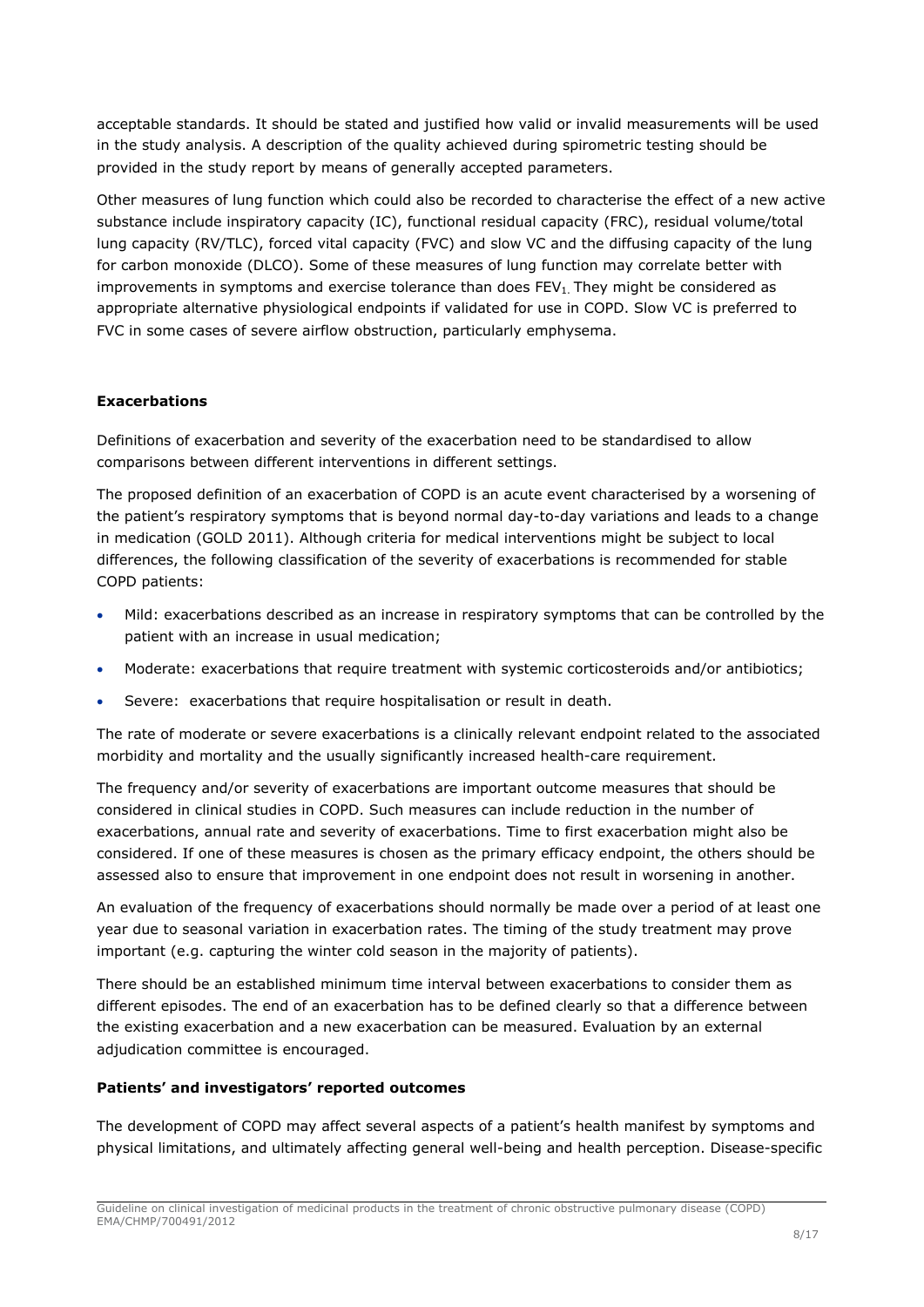questionnaires, dyspnoea and symptom scales are considered relevant outcomes for the characterisation of response to treatment.

## *Health status and Health Related Quality of Life (HRQoL)*

The impact of disease on a patient's daily life, activity and well-being should be assessed at regular intervals. There is a wide range of questionnaires available. Disease-specific questionnaires (e.g. the Chronic Respiratory Questionnaire (CRQ) and the St George's Respiratory Questionnaire (SGRQ)) cover different health related domains. Disease-specific instruments tend to be more sensitive to changes and therefore better suited to measure treatment effects in COPD than generic instruments.

More recently new tools have been introduced into clinical trials. Among them, the COPD Assessment Test (CAT), a patient and clinician rating scale, deserves some consideration for its easy management and its good correlation with the SGRQ.

General questionnaires (e.g. SF-36) and questionnaires with a narrower perspective such as the activity of daily living questionnaires (Nottingham Extended Activity of Daily Living (EADL) or London EADL) or the functional status questionnaires can also provide relevant information, focusing on the number of activities that a patient can perform.

Other health-related questionnaires, specific or generic, can be utilised if sufficiently validated and extensively used.

## *Dyspnoea*

Instruments used to measure dyspnoea should rely on patient-reported outcomes and be multidimensional whenever possible. Dyspnoea can be measured using clinical ratings based on activities of daily living and ratings during an exercise task. The Baseline and Transition Dyspnoea Indices (clinician rated scales, BDI and TDI, respectively) and the dyspnoea component of the CRQ (patient rated scale) are examples of clinical ratings extensively used in randomised controlled trials. The BDI/TDI is a validated instrument developed to measure the impact of dyspnoea on three domains – functional impairment, magnitude of task and magnitude of effort.

Alternatively, there are a number of methods for patients with COPD to rate their dyspnoea during an exercise test such as cycle ergometry or treadmill walking. The two more commonly used methods are the Borg Category Rating Dysnea Score (CR10), which is preferred, and visual analogue scales (VAS).

## *COPD symptom scales*

According to widely accepted COPD treatment guidelines, (ERS, ATS, GOLD), the three cardinal symptoms of COPD are dyspnoea, sputum production and cough. The symptoms can be evaluated over the course of the clinical study by use of patient diaries. Improvements in these symptoms are to be expected with most drugs, but the magnitude of improvement is difficult to estimate and a clinically relevant standard for improvement has not yet been established. This needs to be discussed on a study by study basis.

Symptoms to be recorded should include – night-time symptoms, night-time awakening, daytime symptoms, cough, wheezing, dyspnoea, sputum production, etc.

## *Patients´ questionnaires or diary cards*

Questionnaires or diary cards should be provided, one for the patient to capture the unreported exacerbations (mild exacerbations) and another for the investigator to collect the reported (moderate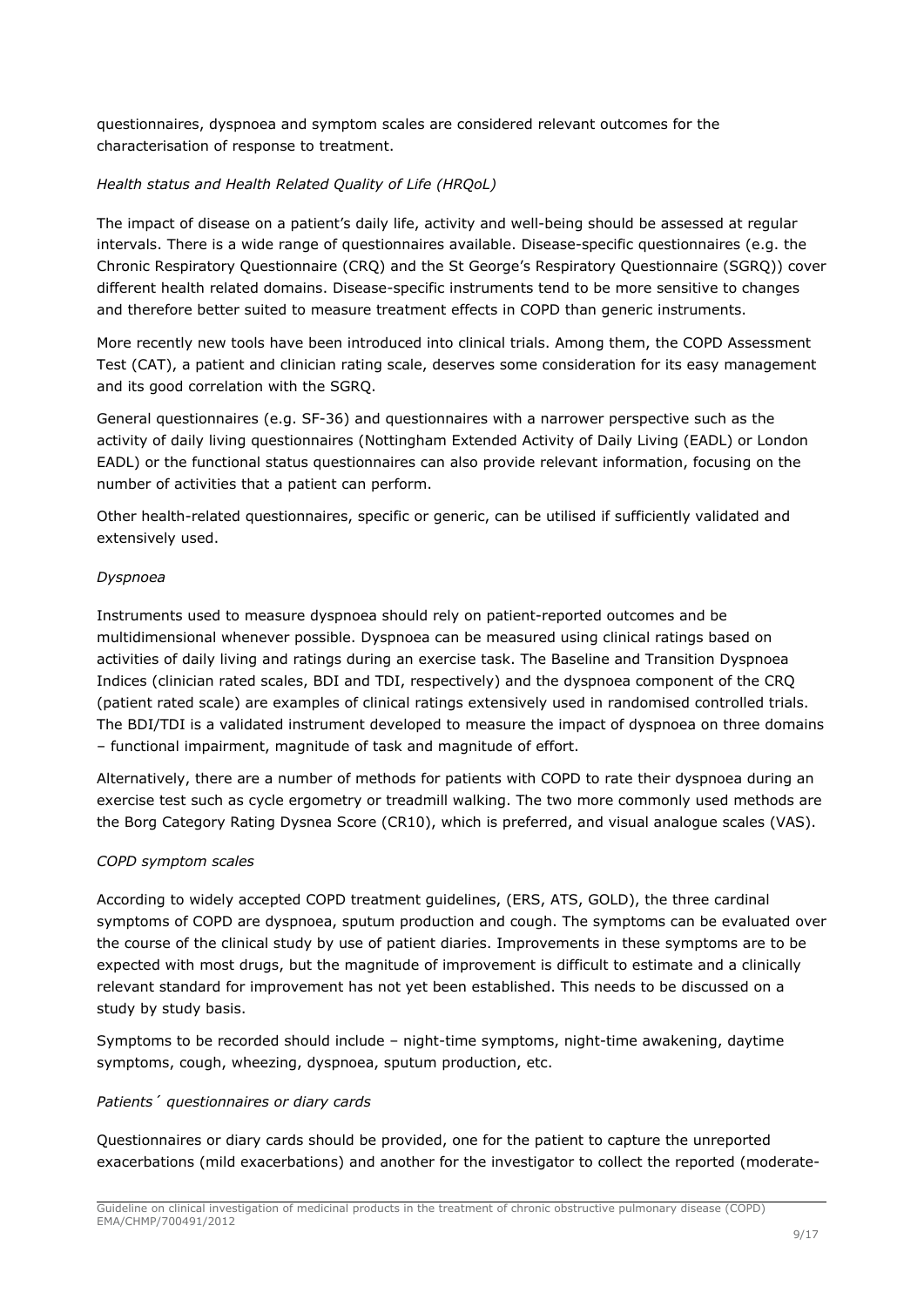severe) exacerbations. Diary entries may be entered into an electronic diary which, in addition to recording exacerbation data, may also capture symptoms

#### **Exercise capacity**

In patients with COPD exercise testing is useful in the clinical setting to assess the degree of impairment, prognosis and the effects of interventions. Several methods for evaluating exercise capacity have been developed.

The severity and cause of exercise intolerance are best assessed by conducting standardised laboratory exercise testing in which detailed physiological respiratory/ metabolic measurements are made while patients perform cycle ergometry or walk at a specific speed on the treadmill. Laboratory test protocols can be either constant ("endurance") or incremental work rate tests. Endurance tests rather than incremental testing have been more extensively used in COPD. Cycle and treadmill exercise have been used interchangeably although the former has been used more commonly in clinical studies in COPD, as the work rate for endurance and incremental tests is easier to quantify.

Simpler tests can also be used, although the information gathered is more limited. The six-minute walking distance (6-MWD) is a relatively simple test that has been used extensively in studies to evaluate possible benefits of pharmacological intervention; the shuttle walking test, a better standardised and simpler field test, is also widely used.

#### **Rescue medication**

The use of *rescue* medication (e.g. β<sub>2</sub> agonist, reliever inhaler) reflects effects on symptoms and therefore can be considered as a clinical endpoint. Both the number of times that rescue medication is required during the day and at night and the number of puffs used on each occasion should be recorded; the number of times that *rescue* medication is used is the more relevant measure.

## **Composite scores**

Changes in the BODE-Index are considered of interest. The BODE-Index is a composite index based on body mass index, airflow obstruction as measured by  $FEV<sub>1</sub>$ , dyspnoea assessed by the Medical Research Council (MRC) Dyspnoea Scale, and exercise capacity measured by the 6-minute walking distance.

Other composite scores might be used if validated and generally accepted.

## **Imaging**

Computed tomography (CT) imaging can accurately characterise lung parenchymal changes and facilitate quantitative assessment. Although in clinical practice plain radiography still has an important role in the evaluation of COPD, CT densitometric evaluation might have a role in the assessment of the progression of emphysema and the evaluation of airway wall thickening. As yet the use of CT imaging is not fully validated and therefore is not appropriate for use in clinical studies as a primary or important secondary endpoint. However to explore the possible role that CT imaging might have in clinical studies in COPD, its inclusion as a secondary endpoint should be considered.

Other important considerations when using CT imaging concern the total exposure to radiation.

If changes in lung structure are to be assessed it should be demonstrated that the observed changes in lung tissue are linked to functional changes which provide clinically meaningful benefit to the patient.

## **Other potential endpoints**

Physical activity should be considered as a potential secondary endpoint.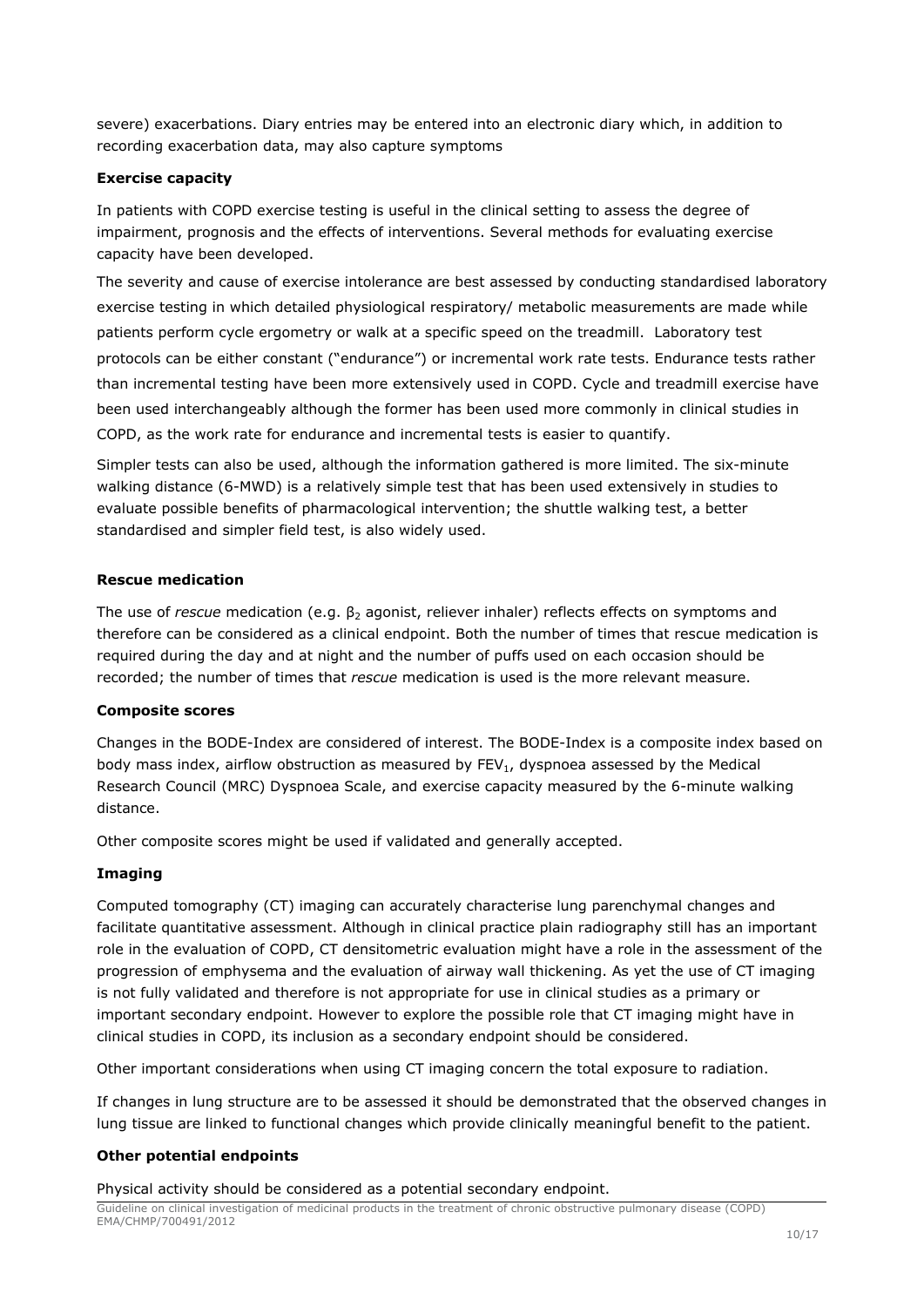The value of biomarkers of systemic inflammation in COPD is not yet established. To explore the possible role that they might have in clinical studies in COPD, their inclusion as secondary endpoints should be considered.

## <span id="page-10-0"></span>*4.3. Strategy and design of clinical trials*

## <span id="page-10-1"></span>**4.3.1. Early studies**

When a new chemical entity is being developed full pharmacokinetic/pharmacodynamic documentation is required.

## **Pharmacodynamic studies**

The mechanism of action should be characterised and the selection of the relevant pharmacodynamic endpoints justified. First studies in man should provide preliminary safety data and should determine the dose range to be studied in the therapeutic programme.

## **Pharmacokinetic studies**

The pharmacokinetics of the product should be described and absorption, bioavailability, distribution, metabolism and elimination characterised.

For orally inhaled drugs the extent of systemic absorption due to pulmonary absorption and gastrointestinal absorption should be distinguished (e.g. in studies utilising an active charcoal blockade).

Pressurised and non-pressurised metered dose inhalers, dry powder inhalers and nebulisers have different flow-dependent pulmonary deposition patterns and pulmonary deposition of drug following inhalation from these different inhalation devices may also be dependent on the severity of the disease/inhalation capacity of the patient (e.g. dry powder inhalers) and/or the patient's ability to coordinate actuation of the inhalation device with inspiration of breath (e.g. pressurised metered dose inhalers). Consequently, variability in performance should be investigated through pharmacokinetic studies, possibly supported by scintigraphic lung deposition studies, in order to select the patient population able to use the device appropriately or select the dose for each patient group to achieve the required pulmonary deposition.

The use of spacing devices to improve a patient's ability to co-ordinate actuation of the pressurised metered dose inhaler with inspiration of breath has to be supported by appropriate *in vitro* data, pulmonary deposition data and/or clinical data.

## **Therapeutic exploratory studies**

Specific dose response studies should be performed. Extrapolation from previous dose finding studies in related diseases such as asthma are only of limited value as there is no certainty that both asthma and COPD would respond in a similar way to the same dose.

The choice of the population will depend mainly on the mechanism of action of the products and on the intended target population.

The dose related benefit and adverse effects should be characterised in double blind, randomised, parallel group, placebo controlled studies. The aim of dose response studies is to define the dose with the best benefit/risk balance and dosing schedule for confirmatory studies. The final study design will depend on the pharmacology of the test product.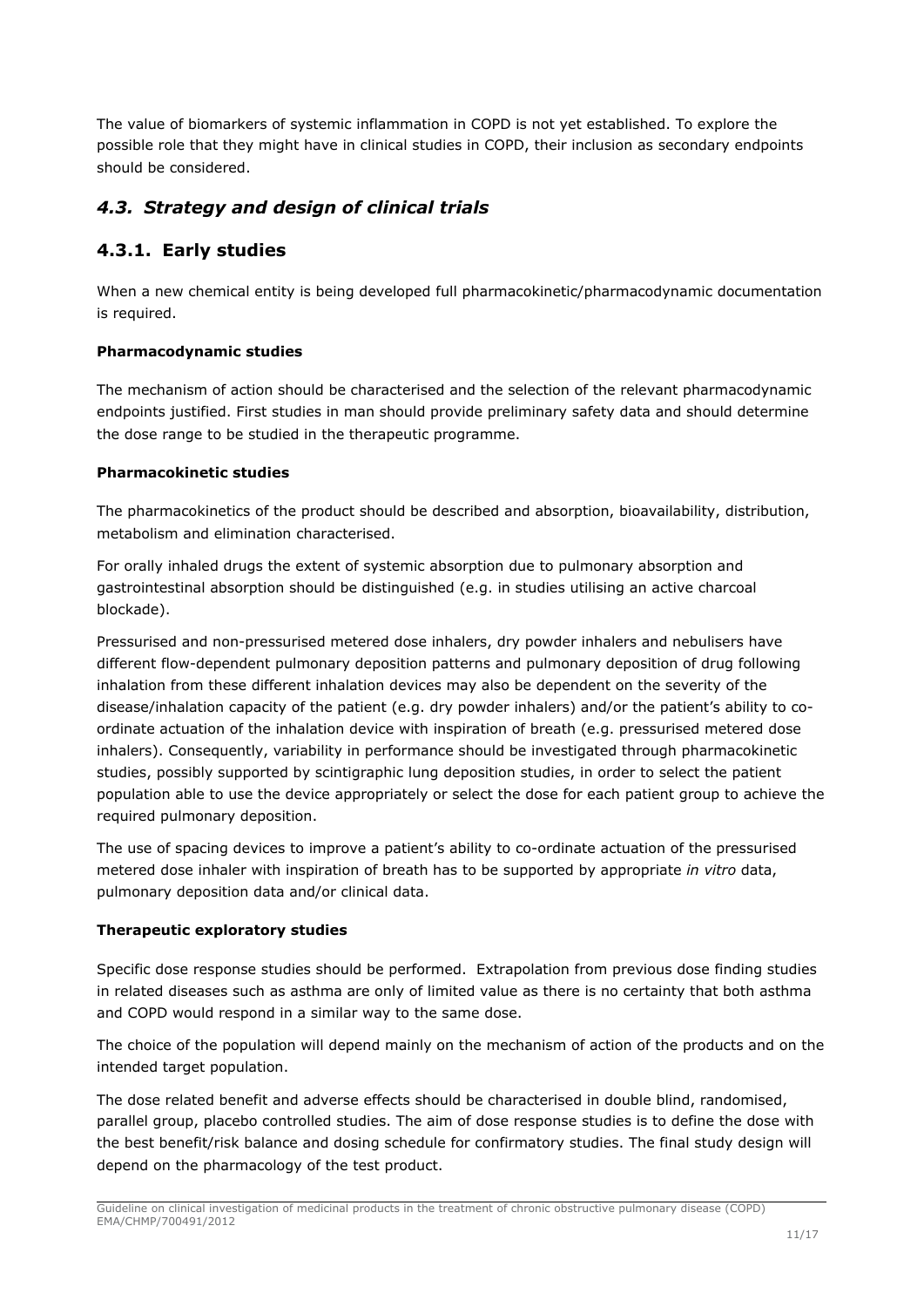Studies of short duration, the duration depending on the mechanism of action of the drug and the selected endpoints, may be sufficient, for example, for bronchodilators 6-12-week studies may be acceptable. If an anti-inflammatory effect and/or an effect on exacerbations is being explored a longer duration of study will be needed.

The effect on lung function and patient reported outcomes such as symptoms and health status are appropriate measures for exploratory studies.

## <span id="page-11-0"></span>**4.3.2. Therapeutic confirmatory trials**

The selection of patients for confirmatory studies will depend on the type of drug and its intended place in the treatment of COPD. Patients should always be treated in line with international clinical management recommendations.

## **Choice of comparator**

Selecting an appropriate comparator is difficult as drugs with differing modes of action and combinations of treatments are used in the management and treatment of COPD.

For symptomatic treatment, the most useful comparators are either a placebo and an active comparator or an active comparator alone depending on the type of drug being studied and its place in the therapeutic armamentarium. Placebo-controlled studies might be acceptable but only in certain circumstances. The use of placebo might raise ethical issues especially in patients with moderate to severe disease unless it is added to the best standard of care.

In all studies adequate *rescue* measures must be available.

The choice of the comparator will depend also on the severity of COPD and the type of study design (i.e. substitution of standard therapy, add-on therapy or combination therapy). Conventional pharmacological treatment of COPD depends on the severity of the disease. Ultimately, in the selection of the comparator consideration must be given to current clinical treatment recommendations.

## **Choice of minimal important difference**

The minimally important difference should be defined in the protocol and needs to be related to the stage of disease and the characteristics of the population and be justified through literature.

## **Blinding/Masking**

Double blinding is preferred whenever possible. When a double blind study is not possible (e.g. some inhalers are difficult to blind), a three-arm study comparing the new drug with placebo (blinded comparison), and including an active comparator in the third arm of the study (unblinded comparison) as another control arm, would be preferred. If an unblinded trial is conducted, a blinded evaluation is necessary.

## **Study design**

The therapeutic management of COPD is concerned with either the provision of symptomatic relief which may modify or prevent exacerbations or modification of the course of the disease and disease progression.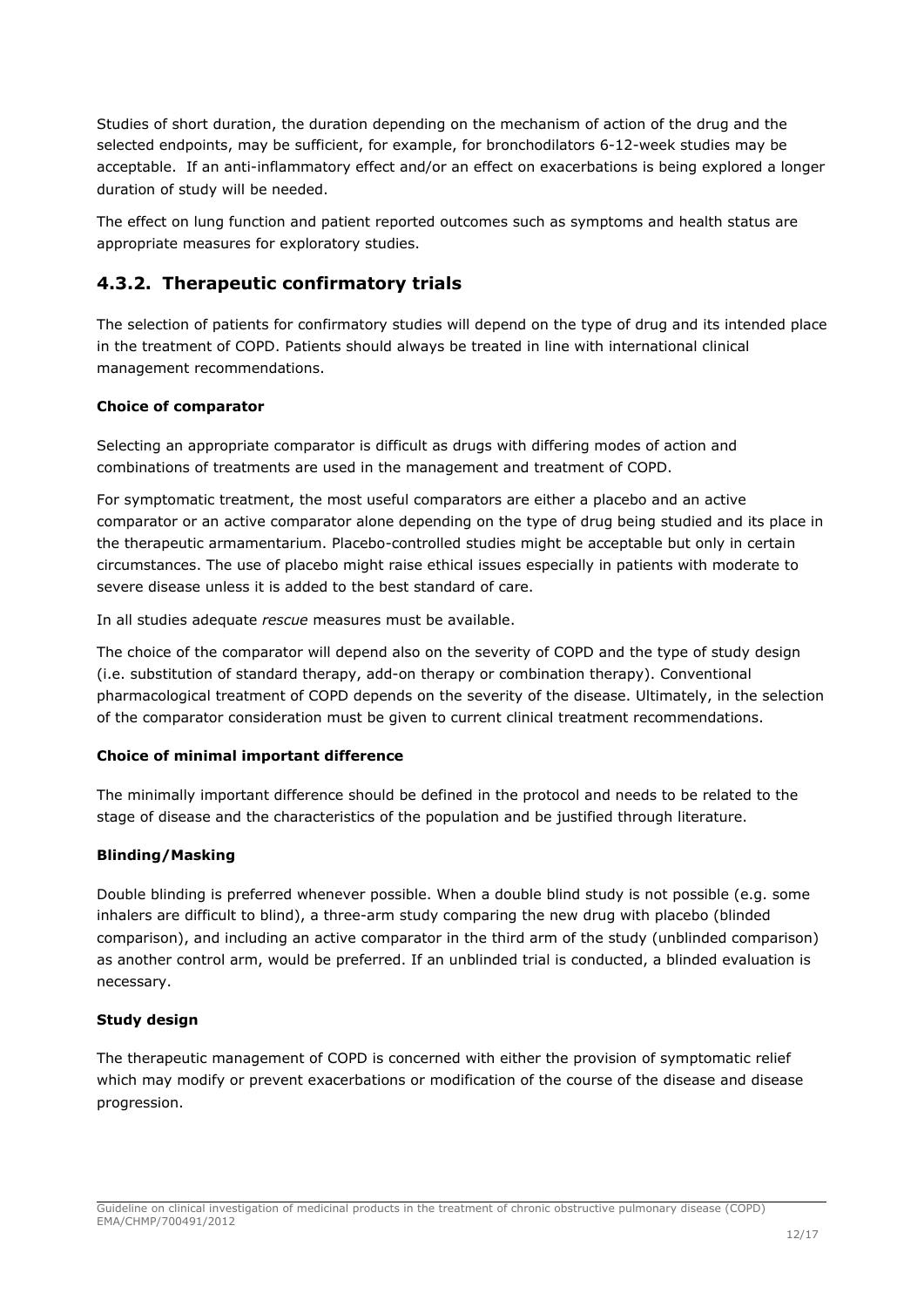## **Symptomatic treatment of COPD**

## *Population*

Clinical studies of medicinal products for maintenance treatment of COPD should recruit patients with moderate to very severe disease.

## *Primary endpoint*

Efficacy in the symptomatic treatment of COPD can be demonstrated either through a single primary endpoint or through co-primary endpoints, depending on the endpoints selected. The choice of endpoint might be influenced by the mechanism of action of the test product. Whichever endpoints are chosen must be thoroughly justified.

Measurement of lung function parameters alone is considered to be insufficient in the assessment of therapeutic effect. If lung function is selected as a primary endpoint (FEV<sub>1</sub> would be the parameter of choice), additional evidence of efficacy must be demonstrated through the use of a co-primary endpoint, which should either be a symptom-based endpoint or a patient-related endpoint. In moderate/severe COPD this might be the number of exacerbations and/or symptoms such as dyspnoea on exertion, or health status assessed through the use of a disease-specific questionnaire such as the St George's Respiratory Questionnaire (SGRQ) and/or assessment of exercise capacity. Efficacy should be demonstrated convincingly for both co-primary endpoints and improvements seen in these endpoints must be statistically significant and clinically relevant.

In certain circumstances clinically relevant and patient-relevant endpoints of efficacy (rather than physiological measures of lung function) may be acceptable as the single primary endpoint in the assessment of efficacy provided that the chosen endpoint is valid and is a generally accepted tool with which to monitor treatment effect, e.g. exacerbations. In such cases, further support from relevant/key secondary endpoints of function and symptoms or health status, will be required.

## *New drugs intended as alternatives to well known and well-accepted therapies such as bronchodilators or inhaled glucocorticosteroids*

All patients entered into clinical studies should receive adequate background/maintenance therapy according to the severity of their disease. The appropriate study design would be either a study in which patients receive the new drug (the test product) in one arm, an established comparator in the second arm and placebo in the third (preferred option), or would be a study comparing the new drug with the established active comparator only. The three-arm placebo- and active-controlled study would aim to demonstrate that the test product is superior to placebo and allow putting results into perspective; the two-arm study would aim to demonstrate that the test product is at least non-inferior to the active comparator.

Active control non-inferiority studies must be sensitive enough to be able to discriminate between the new product and the active control product and to be able to pick up clinically relevant differences, which might exist between the two active products. A clinically relevant response to treatment must be demonstrated. Such comparative studies must have assay sensitivity.

If only a comparison with placebo is available or appropriate, the effect of the new drug must demonstrate clear statistically significant and clinically relevant benefit over placebo and the safety profile must be examined and described carefully to ensure that the benefit/risk balance is acceptable.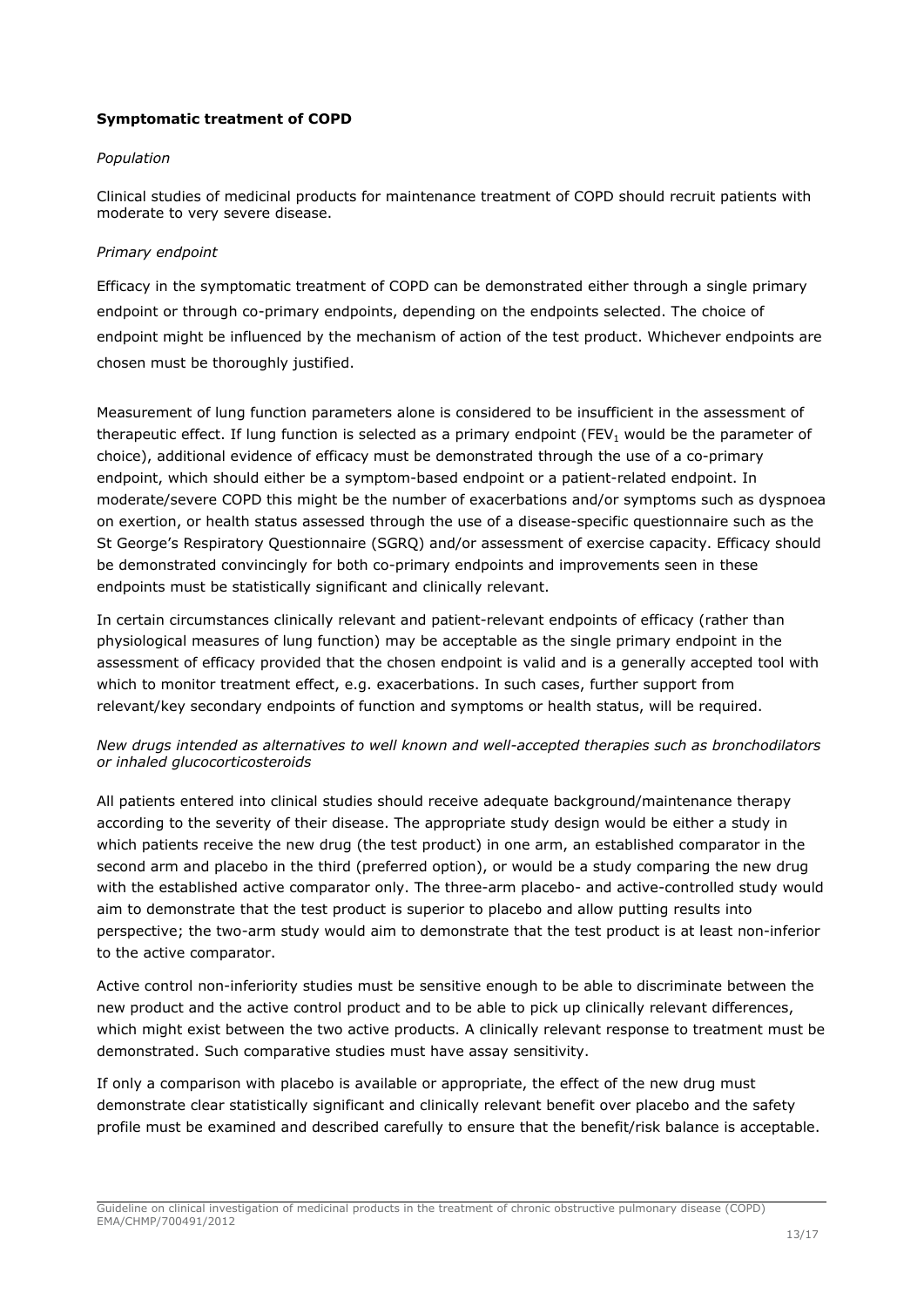#### *Add-on therapy*

Most patients with moderate to severe COPD are treated with bronchodilators alone or bronchodilators plus inhaled corticosteroids. For drugs to be used as add-on therapy, a placebo comparison must be carried out providing that all patients receive optimised background therapy (for example, a longacting  $β_2$  agonist alone or a long-acting  $β_2$  agonist plus an inhaled corticosteroid).

## *Study duration*

Study duration will depend on the primary endpoints chosen. The effect on lung function parameters and symptoms might be demonstrated in 12 to 24 weeks; demonstration of efficacy through reduction in exacerbations will require studies of longer duration, at least one year.

COPD is a chronic disease and symptomatic benefit is expected to be maintained long-term. Therefore, although efficacy may be demonstrated in controlled clinical studies over 12 to 24 weeks, demonstration of maintenance of effect in longer extension studies to at least one year, blinded whenever possible, is required.

## **Medicinal products aimed to modify the course of the disease and/or disease progression.**

To date, no treatment has demonstrated an effect on disease progression apart from smoking cessation.

There is limited experience in these types of studies. In principle, clinical studies of medicinal products that might modify the course of the disease or might slow or prevent disease progression in COPD should preferentially recruit early-stage patients.

Studies to demonstrate the effect of the new drug on prevention of disease progression, potential disease modification, etc should be parallel group and controlled (and if possible double blind) studies.

Prevention of the disease progression in COPD should be demonstrated by modifying the long-term decline in lung function. A possible effect of any treatment in the prevention of disease progression may be assessed by means of periodical measurements of  $FEV<sub>1</sub>$  over time, comparing the difference in the decline in FEV<sub>1</sub> as measured by the slope of the FEV<sub>1</sub> curve between treatment groups. Alternative parameters might be used if justified and properly validated. Because of the variability shown in longitudinal studies, confident assessment of the rate of decline in an individual patient requires a sufficiently long period of study, at least 3-5 years.

## **Concomitant therapy**

Medications that are permitted during clinical studies, including *rescue* medication, should be prespecified in the protocol and their use recorded accurately.

The possible influence of non-pharmaceutical management of COPD on pharmaceutical intervention, e.g. smoking cessation, surgical treatment, oxygen, physiotherapy, exercise, etc, should be assessed. Nutritional status and nutrient supply during the pharmaceutical intervention should also be controlled.

The use of all concomitant therapies should be accurately recorded and balanced across treatment groups at baseline. A run-in period to standardise concomitant medications is recommended. The use of *rescue* medication (short-acting bronchodilators) should be standardised wherever possible to minimise confounding of the results, should be recorded carefully and should be analysed.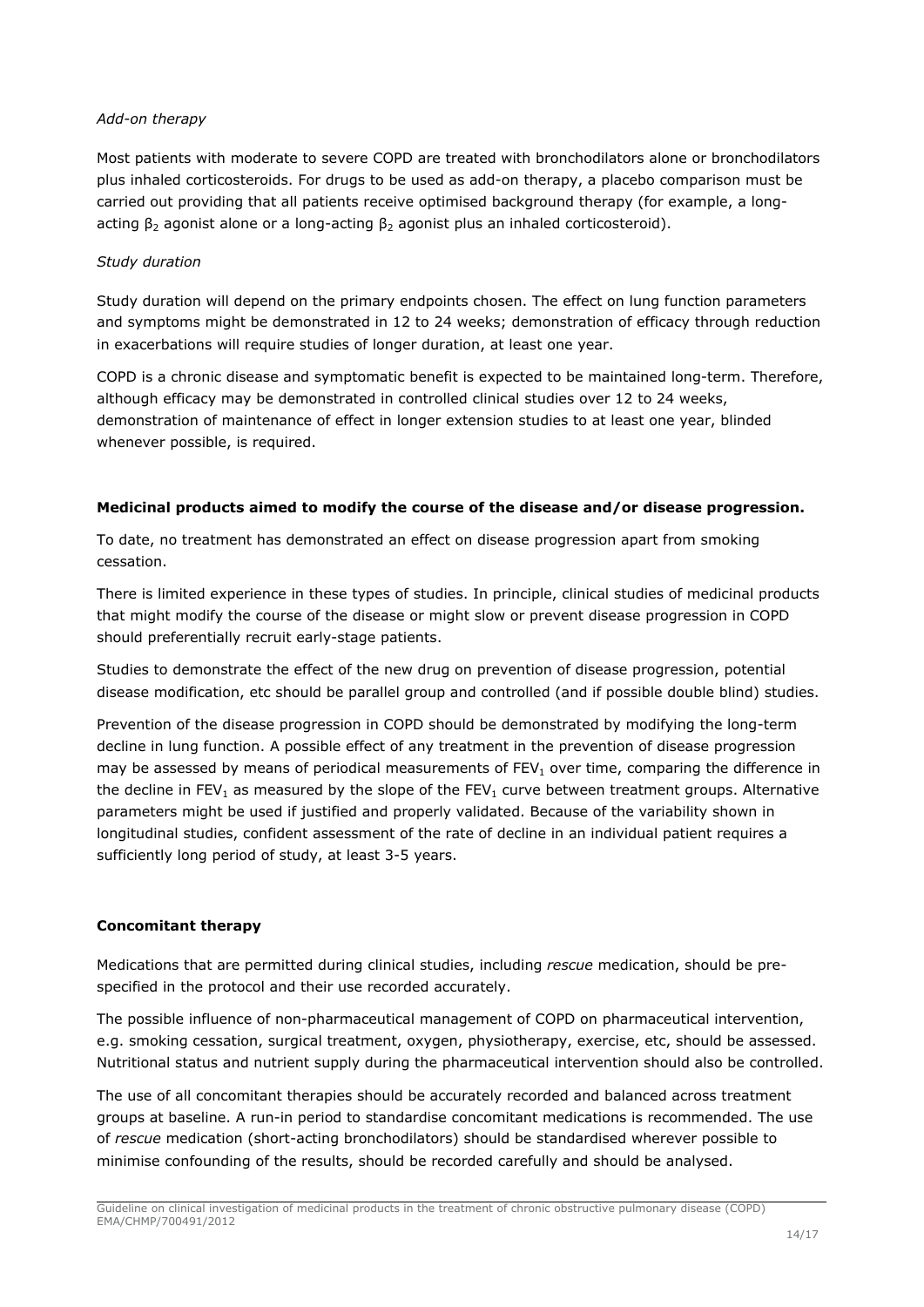## **Handling of withdrawals**

Handling of missing data should be in line with the Guideline on Missing data in Confirmatory Clinical Trials (CPMP/EWP/1776/99 Rev1). Additional statistical methods should be implemented to take into account the potential for over dispersion due to the variability in exacerbation rates between subjects.

## <span id="page-14-0"></span>*4.4. Safety*

## <span id="page-14-1"></span>**4.4.1. Specific safety concerns**

In COPD reduction of therapy once symptom control has been achieved is not normally possible. Moreover, continuing deterioration of lung function usually requires the progressive introduction of more treatments to limit the impact of such deterioration. Therefore a complete safety evaluation, as the primary safety assessment, is required for any treatment for COPD and requires focus on the occurrence of adverse events for each individual component and adverse events known to occur with the particular combination of active drugs. This means that the assessment of adverse events related to a specific treatment or therapeutic group, for example inhaled corticosteroids, would require assessment of both local effects, such as oropharyngeal examination, and systemic effects, such as assessment of hypothalamic pituitary adrenocortical (HPA) axis function, assessment of bone mineral density and ophthalmological assessments for determination of new onset lens opacities and/or increased ocular pressure; the assessment of adverse events related to a particular combination of active drugs, for example long-acting  $\beta_2$  agonist and inhaled corticosteroid combinations, would require assessment of any increased incidence of pneumonia or lower respiratory tract infections.

A particular safety concern for any immuno-modulatory compound is the long-term effect on host defence, cancer defence, wound healing or response to vaccination. Any dossier submitted should address such concerns. The incidence of upper respiratory tract infections, sinusitis, bronchitis, pneumonia and tuberculosis in controlled trials is of particular interest.

Cardiovascular adverse effects (myocardial infarction, angina, hypertension, atrial fibrillation, cardiac failure, cardiovascular death, QT prolongation, systemic embolism, stroke, etc.) are of particular concern and should be closely monitored, assessed and described, particularly when using combinations of long-acting  $\beta_2$  agonists + anticholinergics. Indications of increased risk of cardiovascular adverse events are an important concern and may trigger the need for additional studies to exclude an unacceptable increase in cardiovascular risk associated with the new drug substance.

Weight loss and any other potentially relevant identified AEs should be addressed during clinical development. Special attention should be paid to any potential deleterious effect on body mass index. Any other safety concern, potential or identified during pre-clinical or clinical development should be adequately addressed in subsequent studies. Specific safety studies to address potential or identified risks may be needed.

All cause-mortality should be considered a relevant safety endpoint. This should always be linked to an assessment of the potential relationship with COPD. A causality assessment of all deaths should be made.

Changes in the BODE Index might be predictive of mortality in patients with severe COPD; its assessment is highly recommended.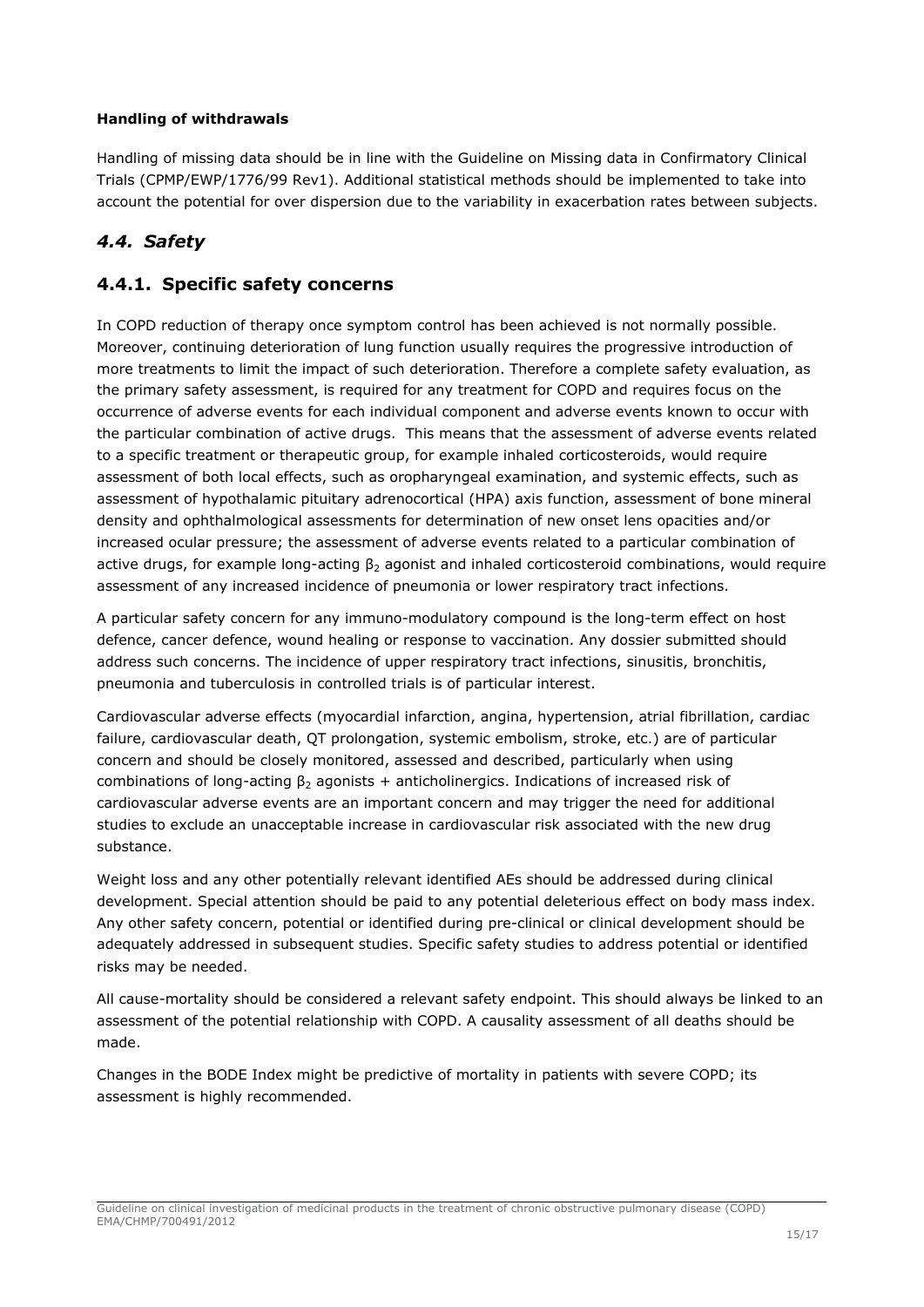## <span id="page-15-0"></span>**4.4.2. Extent of exposure and long-term safety data**

Chronic obstructive pulmonary disease is a chronic disease and therefore robust prospective safety data from at least 1 year of treatment are required.

An adequate representation of patients with COPD with common characteristics and/or common concomitant diseases (i.e., the elderly, patients with renal or hepatic impairment or patients with heart failure) is required in such studies.